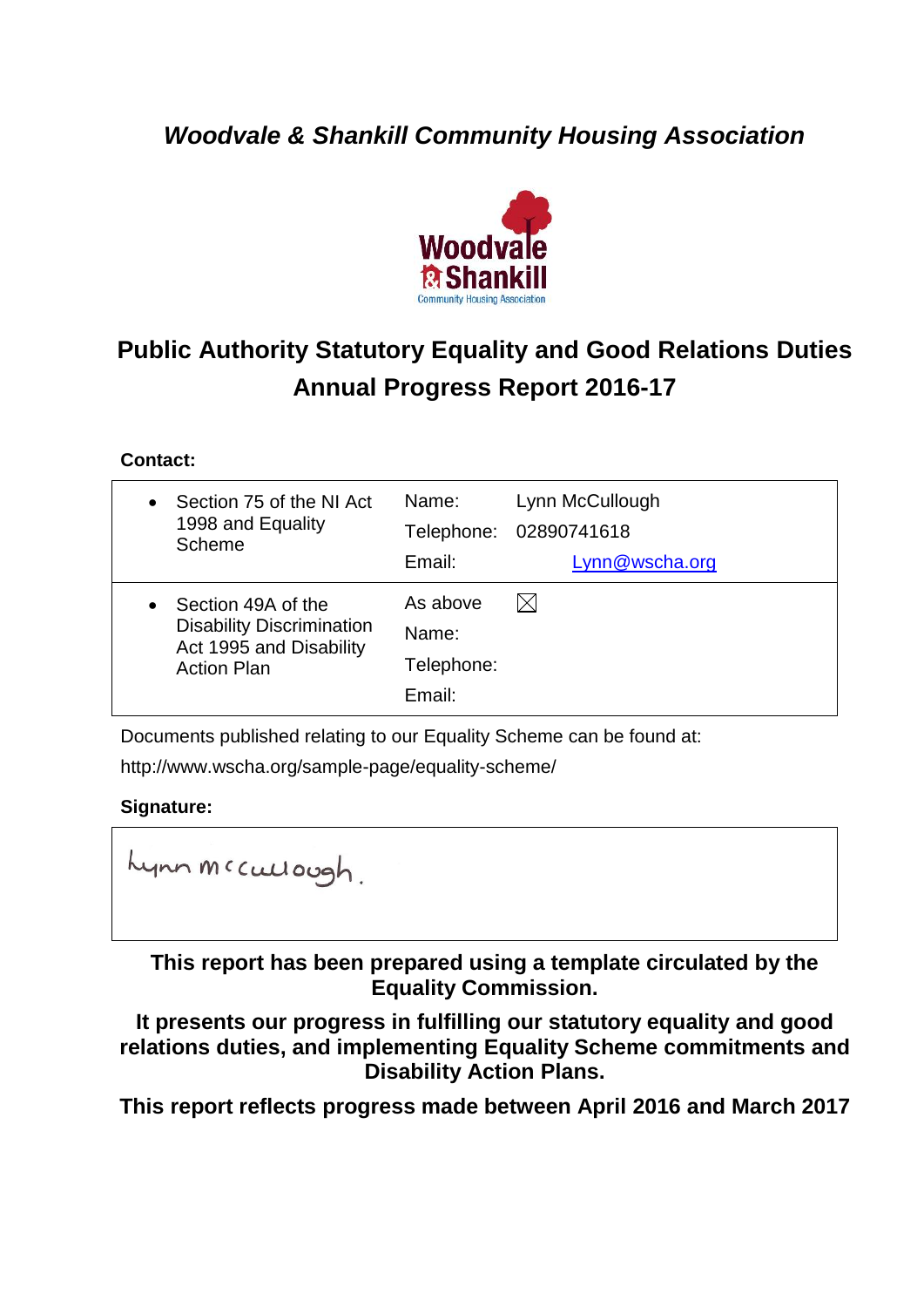## **PART A – Section 75 of the Northern Ireland Act 1998 and Equality Scheme**

## **Section 1: Equality and good relations outcomes, impacts and good practice**

**1** In 2016-17, please provide **examples** of key policy/service delivery developments made by the public authority in this reporting period to better promote equality of opportunity and good relations; and the outcomes and improvements achieved.

*Please relate these to the implementation of your statutory equality and good relations duties and Equality Scheme where appropriate.*

The Association continues to promote its use of its text service and email facility to allow service users who may be hearing impaired for reporting repairs or who need to contact the Association for any other purpose. This range of communication method has been welcomed by all service users, the use of these have continued to increase over the past year.

During the reporting period the Association held a fun day, this was open to anyone wishing to attend.

The tenant's newsletter and the Associations website give details on how to obtain information in different formats.

All tenants who have used the repair service continue to receive a tenant satisfaction survey to complete.

All new tenants must enter in to a Good Neighbour Agreement.

The Association continues to offer community grants to local community groups to allow them to purchase equipment, fund competition entries etc.

Our diverse board is made up of members with varying abilities i.e. epilepsy, mobility issues, mental health.

The 3 sheltered schemes historically offered accommodation to tenants over 60 years of age over the past 12 months we have been successful in offering tenancies to tenants under this age who have varying illnesses. These tenants have been successfully integrated into the community within the scheme resulting in a more diverse community.

Scheme supervisors continue to hold regular activities and outings, which all tenants are encouraged to attend.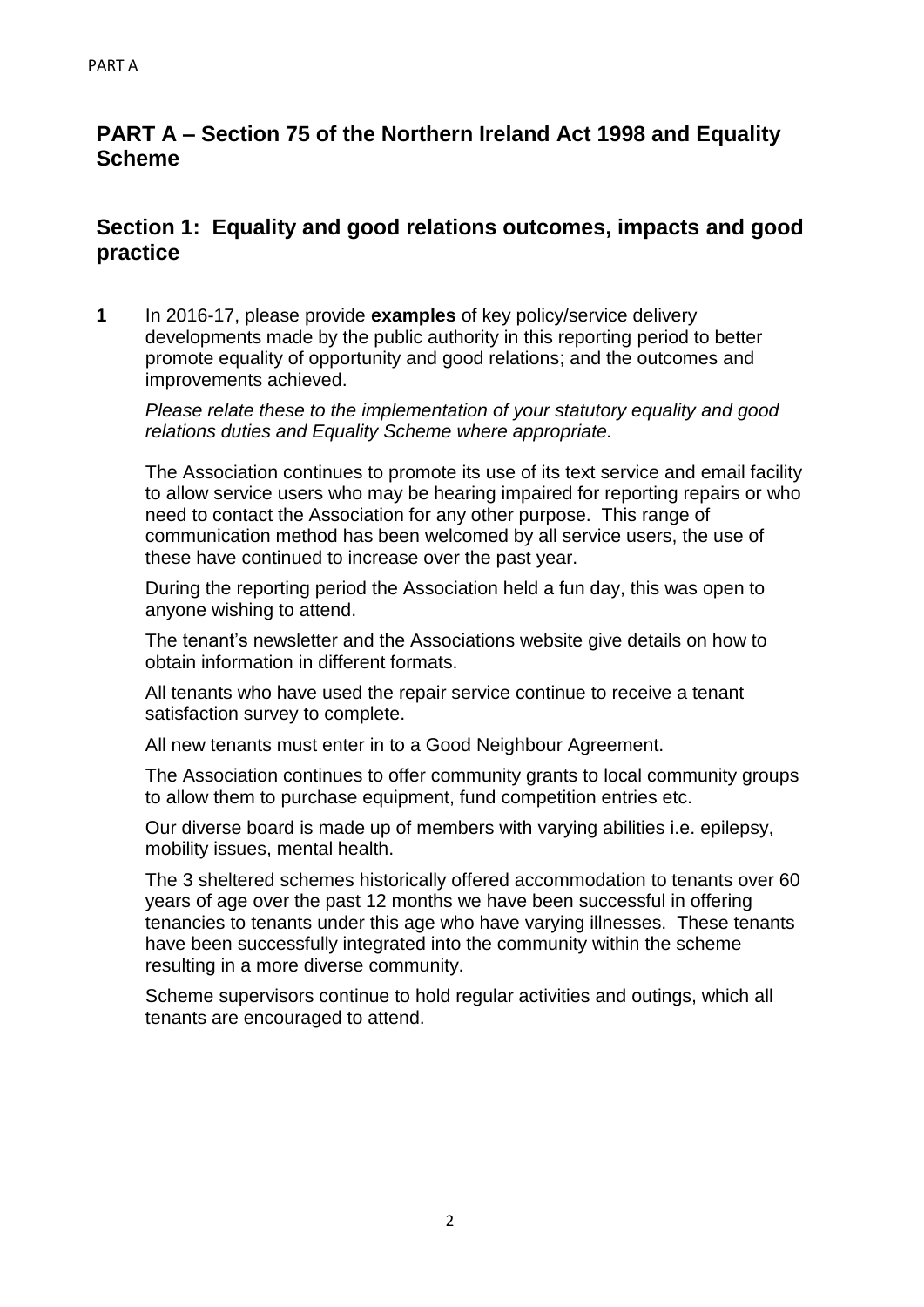**2** Please provide **examples** of outcomes and/or the impact of **equality action plans/** measures in 2016-17 (*or append the plan with progress/examples identified*).

The Northern Ireland Federation of Housing Associations is the umbrellas body for 20 registered housing associations in Northern Ireland. Designated housing associations have participated in a joint approach coordinated by NIFHA throughout the development of equality schemes. Woodvale & Shankill Community Housing Association continues to seek support from NIFHA when required on matters relating to equality.

Woodvale & Shankill Community Housing Association is committed to:

- Acting fairly, honestly and openly
- Seeking to continuously improve our operating systems and value to our stakeholders
- To develop our employees, board members and tenant forum members
- Embraced the principles of equality and diversity in the workplace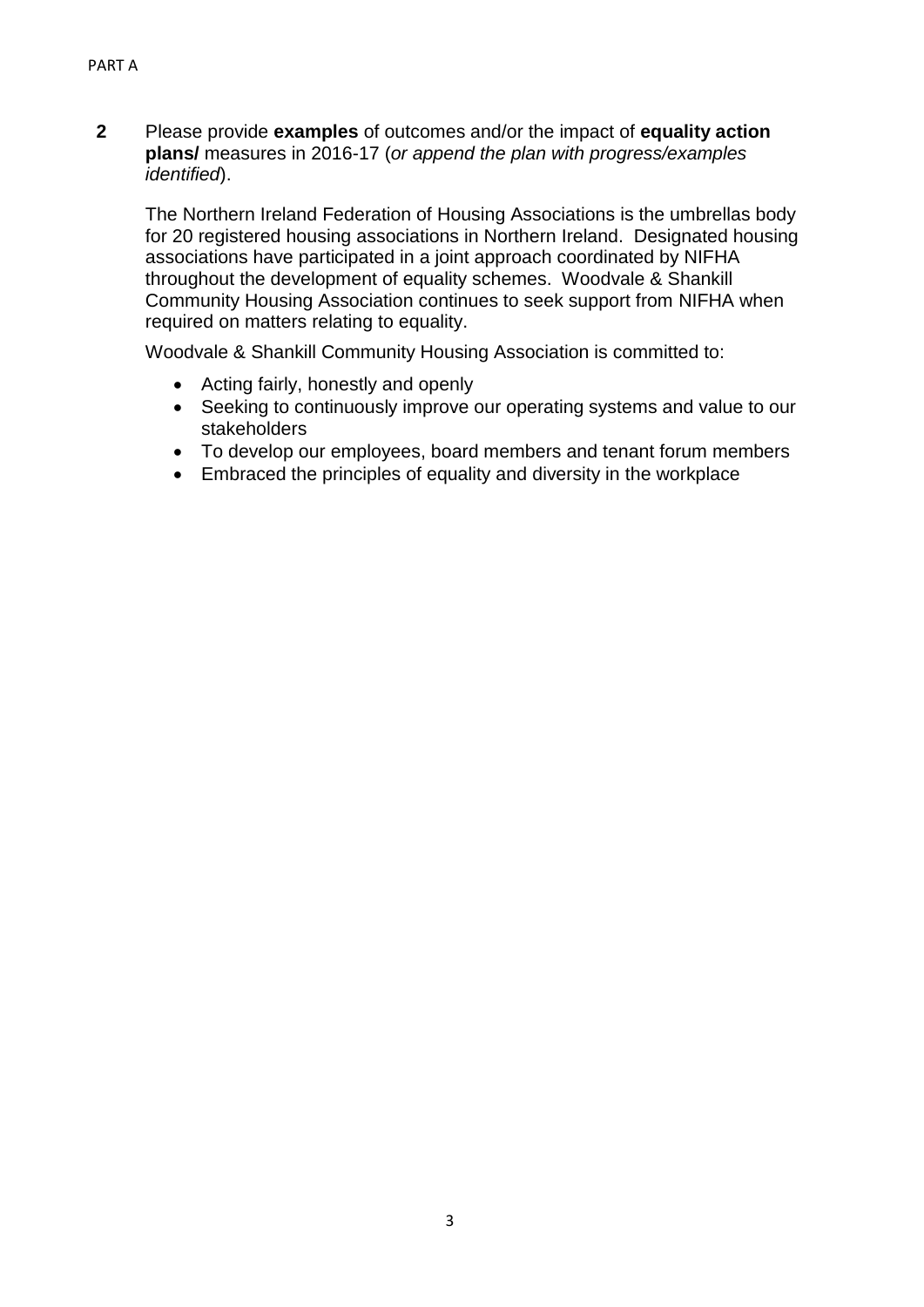**3** Has the **application of the Equality Scheme** commitments resulted in any **changes** to policy, practice, procedures and/or service delivery areas during the 2016-17 reporting period? *(tick one box only)*

 $\Box$ Yes  $\Box$  No (go to Q.4)  $\boxtimes$  Not applicable (go to Q.4)

Please provide any details and examples:

**3a** With regard to the change(s) made to policies, practices or procedures and/or service delivery areas, what **difference was made, or will be made, for individuals**, i.e. the impact on those according to Section 75 category?

Please provide any details and examples:

- **3b** What aspect of the Equality Scheme prompted or led to the change(s)? *(tick all that apply)*
	- $\vert \ \ \vert$ As a result of the organisation's screening of a policy *(please give details):*
	- $\Box$ As a result of what was identified through the EQIA and consultation exercise *(please give details):*
	- $\Box$ As a result of analysis from monitoring the impact *(please give details):*
	- $\Box$ As a result of changes to access to information and services *(please specify and give details)*:
	- $\Box$ Other *(please specify and give details)*: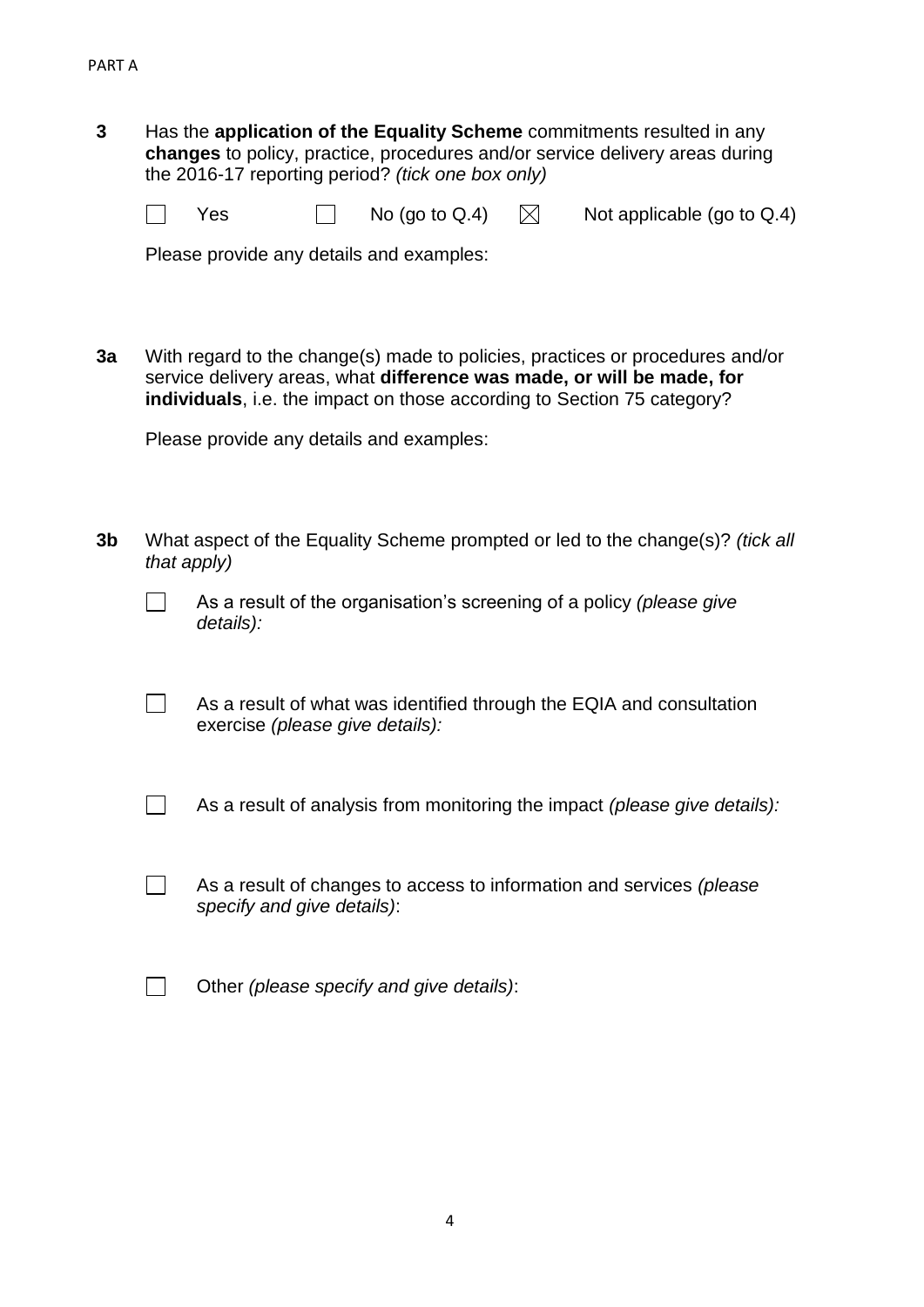## **Section 2: Progress on Equality Scheme commitments and action plans/measures**

#### **Arrangements for assessing compliance (Model Equality Scheme Chapter 2)**

**4** Were the Section 75 statutory duties integrated within job descriptions during the 2016-17 reporting period? *(tick one box only)*

| Yes, organisation wide |  |
|------------------------|--|
|------------------------|--|

- $\Box$  Yes, some departments/jobs
- No, this is not an Equality Scheme commitment
- No, this is scheduled for later in the Equality Scheme, or has already been done
- $\boxtimes$  Not applicable

Please provide any details and examples:

- **5** Were the Section 75 statutory duties integrated within performance plans during the 2016-17 reporting period? *(tick one box only)*
	- $\Box$  Yes, organisation wide
	- $\Box$  Yes, some departments/jobs
	- No, this is not an Equality Scheme commitment
	- $\Box$ No, this is scheduled for later in the Equality Scheme, or has already been done
	- $\boxtimes$  Not applicable

Please provide any details and examples:

In the 2016-17 reporting period were **objectives/ targets/ performance measures** relating to the Section 75 statutory duties **integrated** into corporate plans, strategic planning and/or operational business plans? *(tick all that apply)*

- $\Box$  Yes, through the work to prepare or develop the new corporate plan
- $\Box$  Yes, through organisation wide annual business planning

|  |  |  |  | $\boxtimes$ Yes, in some departments/jobs |
|--|--|--|--|-------------------------------------------|
|--|--|--|--|-------------------------------------------|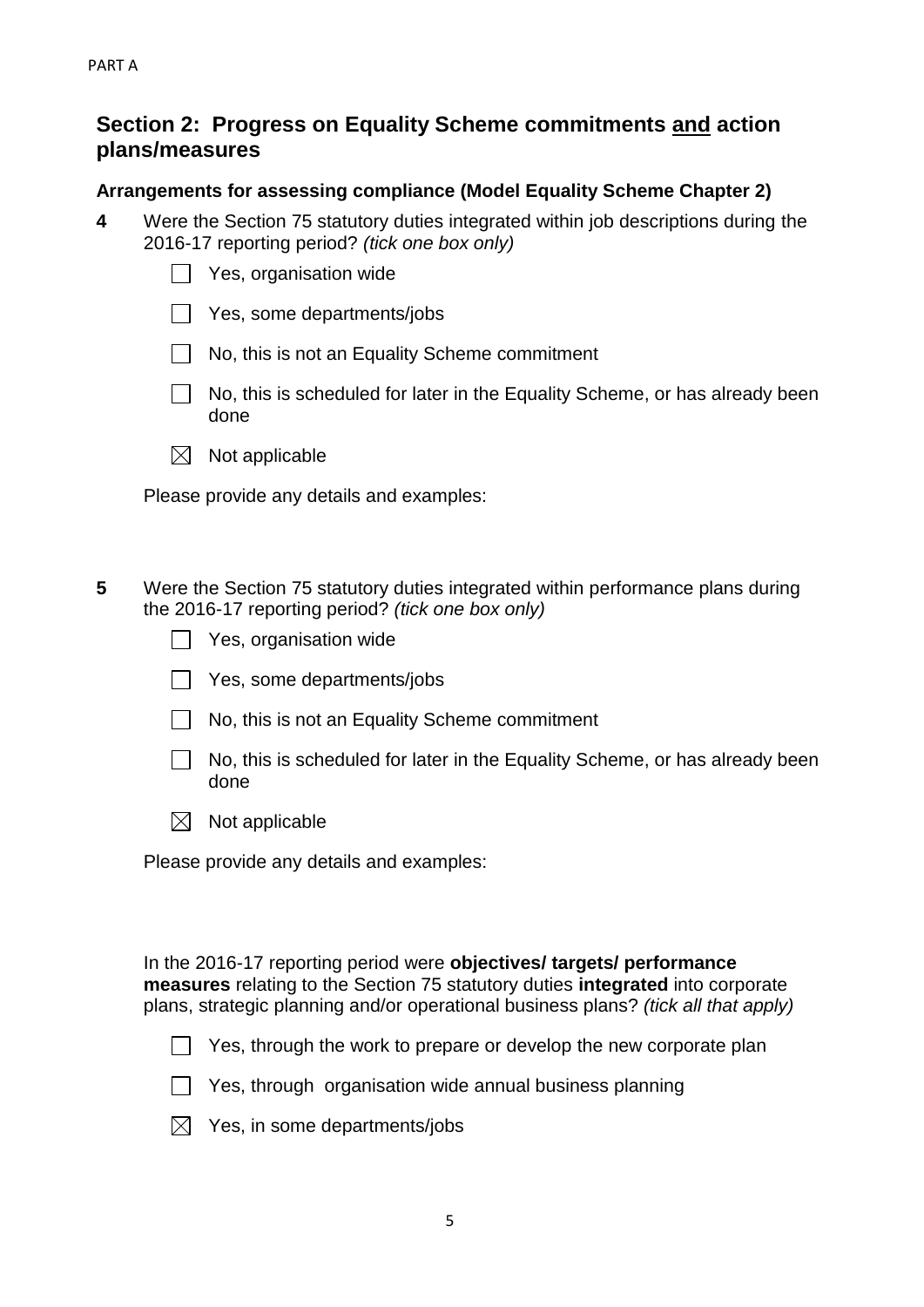No, these are already mainstreamed through the organisation's ongoing corporate plan

- $\Box$  No, the organisation's planning cycle does not coincide with this 2016-17 report
- Not applicable  $\Box$

Please provide any details and examples:

All tenants who have adaptation work carried out on their homes are surveyed and their comments recorded on the quality of workmanship, speed of the process and their satisfaction with the outcome and the positive impact the adaptation has made to their lives and to enabling them to remain in the home the work was carried out on. During the reporting period 18 adaptations were carried out. Cost of adaptations is not currently covered by grant funding, all costs are met by WSCHA.

The Association continually reviews our tenant handbook to ensure it is user friendly.

#### **Equality action plans/measures**

**7** Within the 2016-17 reporting period, please indicate the **number** of:

| Actions<br>Actions<br>completed:<br>ongoing: |  | Actions to<br>commence: |  |
|----------------------------------------------|--|-------------------------|--|
|----------------------------------------------|--|-------------------------|--|

Please provide any details and examples (*in addition to question 2*):

**8** Please give details of changes or amendments made to the equality action plan/measures during the 2016-17 reporting period *(points not identified in an appended plan)*:

N/A

**9** In reviewing progress on the equality action plan/action measures during the 2016- 17 reporting period, the following have been identified: *(tick all that apply)*

> Continuing action(s), to progress the next stage addressing the known inequality

 $\Box$  Action(s) to address the known inequality in a different way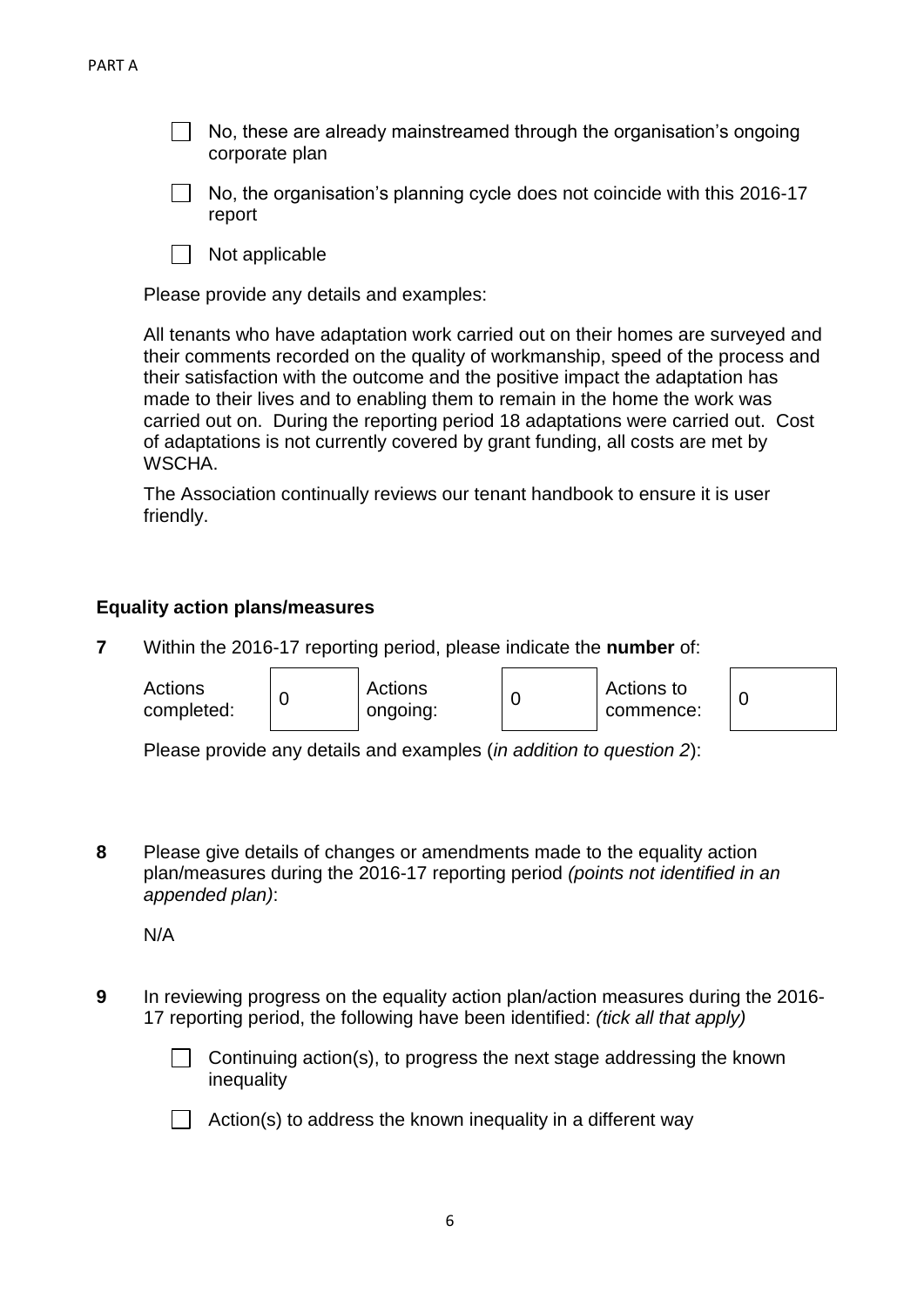Action(s) to address newly identified inequalities/recently prioritised  $\boxtimes$ inequalities

 $\Box$  Measures to address a prioritised inequality have been completed

#### **Arrangements for consulting (Model Equality Scheme Chapter 3)**

- **10** Following the initial notification of consultations, a targeted approach was taken and consultation with those for whom the issue was of particular relevance: *(tick one box only)*
	- $\Box$  All the time  $\Box$  Sometimes  $\Box$  Never
- **11** Please provide any **details and examples of good practice** in consultation during the 2016-17 reporting period, on matters relevant (e.g. the development of a policy that has been screened in) to the need to promote equality of opportunity and/or the desirability of promoting good relations:

All new tenants are given information on:

- Welfare Reform
- Fire Safety
- Smoke Alarms
- Information on additional support services

For prospective tenants we carry out a benefit check.

We proactively encourage all tenants to keep us informed of any changes to their health and wellbeing that may affect their tenancy and we ensure we update our IT systems accordingly so that any decisions regarding their tenancy are appropriate to their needs.

WSCHA encourage tenants through our newsletter to become active members of our tenants forum, as this gives them the opportunity to participate in the Associations development, all tenants are encouraged to participate in surveys regarding cyclical maintenance.

The tenant's forum continues to hold meetings 4 times a year, at which all tenants are encouraged to support.

The Association does keep contact with community groups within the local area and attends meetings to aid involvement and participation as much as possible.

The Association is committed to furthering tenant participation within the Housing Association.

The website is continually updated with updates for tenants, news within the association, job advertisements and documents relating to the associations business areas. The website has the option for visitors to increase font size, adjust contrast and change font and background colour.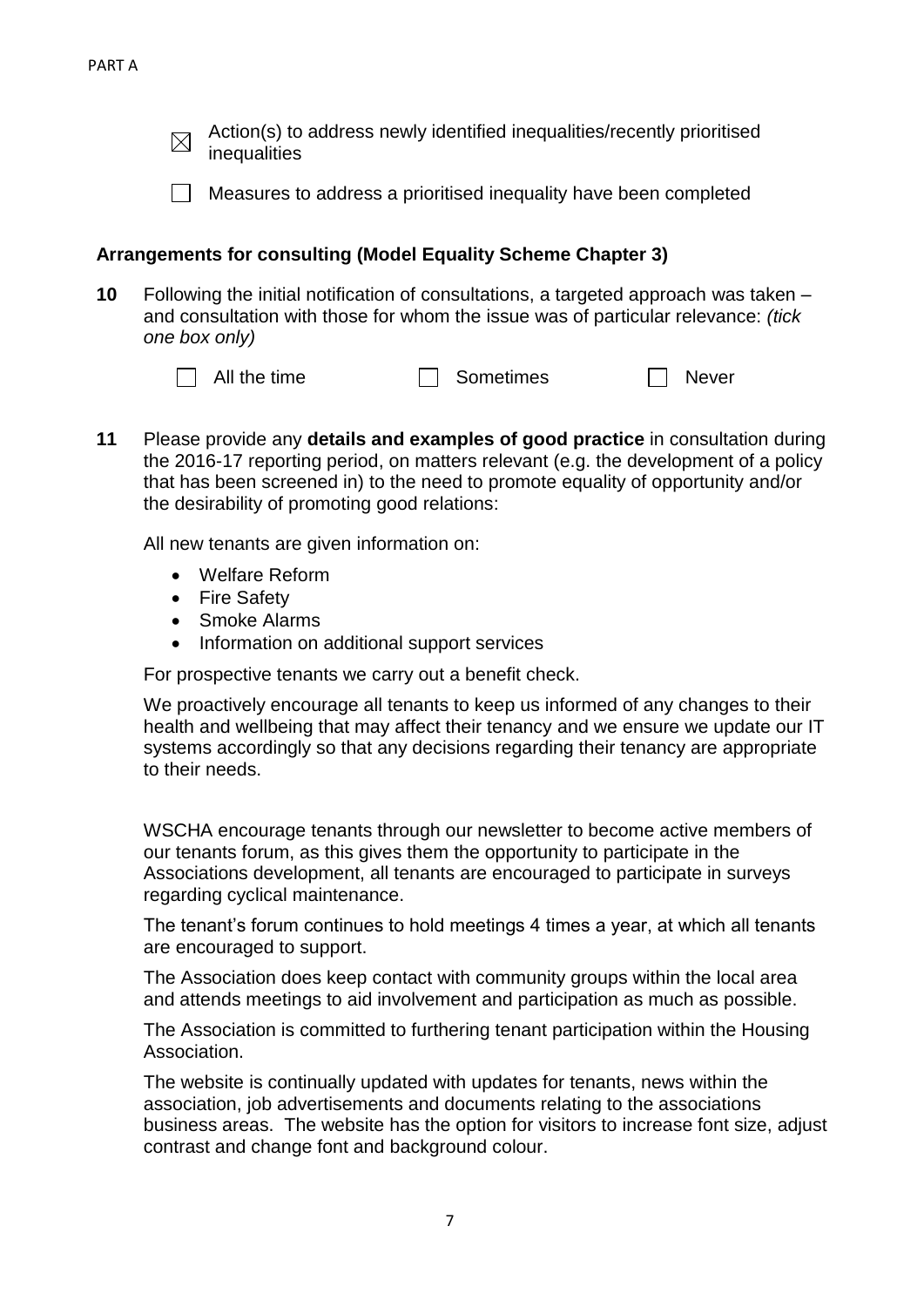The Association works jointly with NIFHA on formal consultations, this work has proved invaluable in terms of consistency and making consultation meaningful for not only this Association but the housing sector in general.

**12** In the 2016-17 reporting period, given the consultation methods offered, which consultation methods were **most frequently used by consultees**: *(tick all that apply)*

|    | $\boxtimes$ | Face to face meetings                                                                                                                                                      |
|----|-------------|----------------------------------------------------------------------------------------------------------------------------------------------------------------------------|
|    |             | Focus groups                                                                                                                                                               |
|    |             | Written documents with the opportunity to comment in writing                                                                                                               |
|    | $\boxtimes$ | Questionnaires                                                                                                                                                             |
|    |             | Information/notification by email with an opportunity to opt in/out of the<br>consultation                                                                                 |
|    |             | Internet discussions                                                                                                                                                       |
|    | $\bowtie$   | Telephone consultations                                                                                                                                                    |
|    |             | Other (please specify):                                                                                                                                                    |
|    | categories: | Please provide any details or examples of the uptake of these methods of<br>consultation in relation to the consultees' membership of particular Section 75                |
| 13 |             | Were any awareness-raising activities for consultees undertaken, on the<br>commitments in the Equality Scheme, during the 2016-17 reporting period? (tick<br>one box only) |
|    |             | <b>No</b><br>Not applicable<br>Yes<br>$\bowtie$                                                                                                                            |
|    |             | Please provide any details and examples:                                                                                                                                   |
|    |             |                                                                                                                                                                            |
| 14 | box only)   | Was the consultation list reviewed during the 2016-17 reporting period? (tick one                                                                                          |
|    |             | No<br>$\boxtimes$<br>Not applicable – no commitment to review<br>Yes                                                                                                       |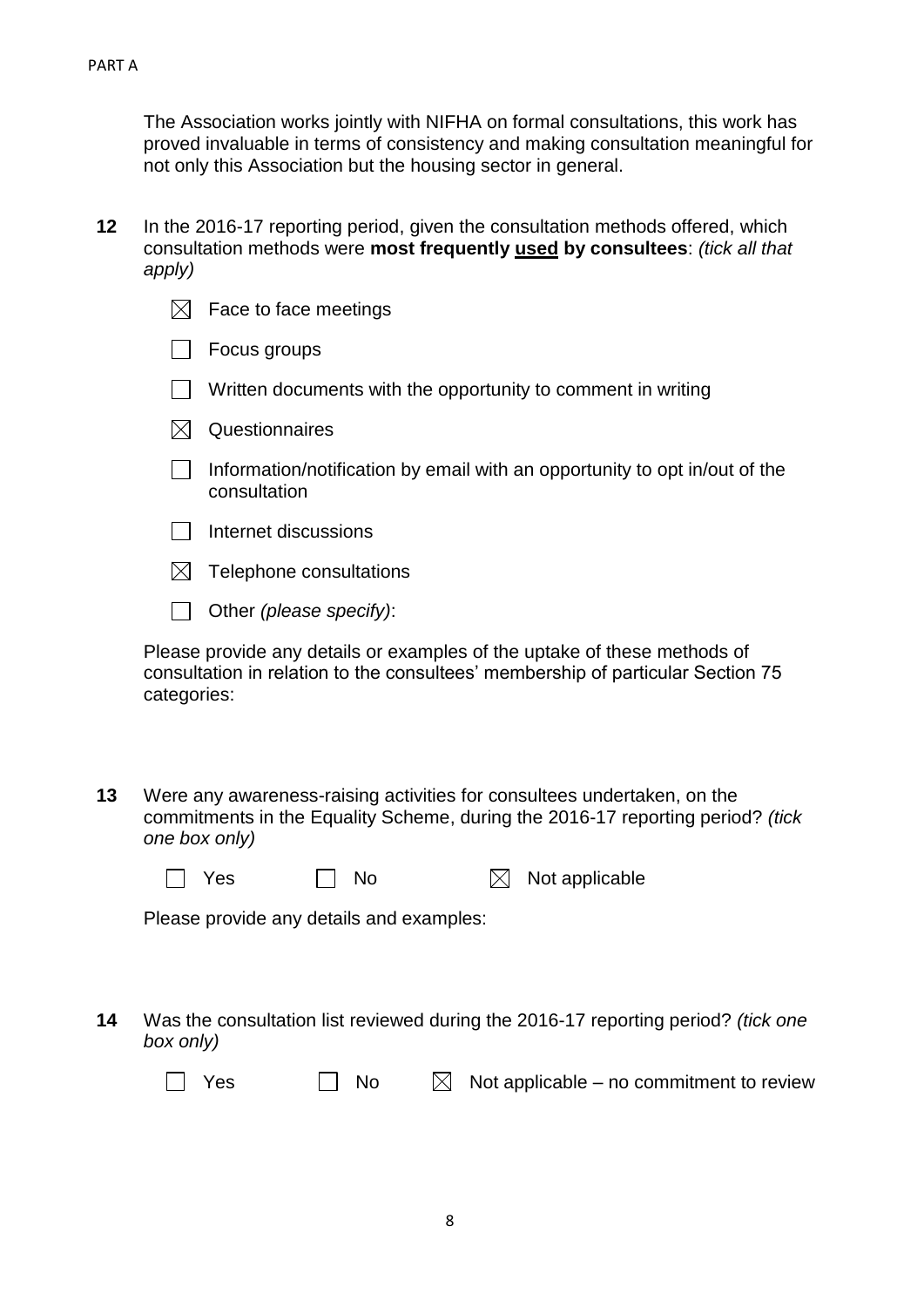#### **Arrangements for assessing and consulting on the likely impact of policies (Model Equality Scheme Chapter 4)**

[Insert link to any web pages where screening templates and/or other reports associated with Equality Scheme commitments are published]

**15** Please provide the **number** of policies screened during the year (*as recorded in screening reports*):



**16** Please provide the **number of assessments** that were consulted upon during 2016-17:

| $\overline{0}$ | Policy consultations conducted with screening assessment presented.                    |
|----------------|----------------------------------------------------------------------------------------|
| $\mathbf 0$    | Policy consultations conducted with an equality impact assessment<br>(EQIA) presented. |
| 0              | Consultations for an <b>EQIA</b> alone.                                                |

**17** Please provide details of the **main consultations** conducted on an assessment (as described above) or other matters relevant to the Section 75 duties:

N/A

**18** Were any screening decisions (or equivalent initial assessments of relevance) reviewed following concerns raised by consultees? *(tick one box only)*

| Yes | No concerns | No | <b>Not</b> |
|-----|-------------|----|------------|
|     | were raised |    | applicable |

Please provide any details and examples:

#### **Arrangements for publishing the results of assessments (Model Equality Scheme Chapter 4)**

**19** Following decisions on a policy, were the results of any EQIAs published during the 2016-17 reporting period? *(tick one box only)*

> Yes  $\Box$  No  $\boxtimes$  Not applicable  $\mathbf{I}$

Please provide any details and examples: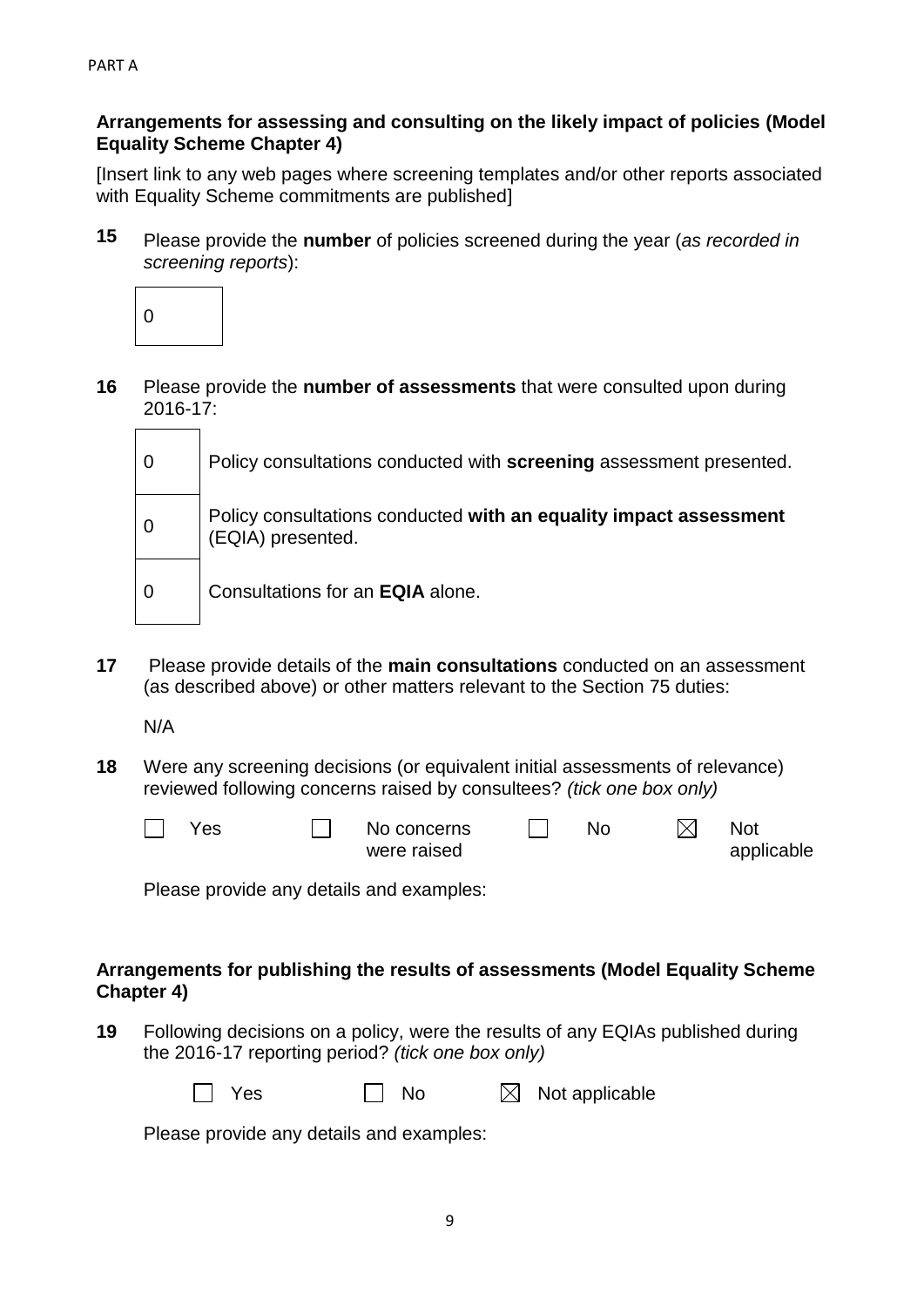#### **Arrangements for monitoring and publishing the results of monitoring (Model Equality Scheme Chapter 4)**

**20** From the Equality Scheme monitoring arrangements, was there an audit of existing information systems during the 2016-17 reporting period? *(tick one box only)*

|    |     | Yes                         |                                                                                                                          |  | No, already taken place |
|----|-----|-----------------------------|--------------------------------------------------------------------------------------------------------------------------|--|-------------------------|
|    | IХ  | later date                  | No, scheduled to take place at a                                                                                         |  | Not applicable          |
|    |     | Please provide any details: |                                                                                                                          |  |                         |
|    |     |                             |                                                                                                                          |  |                         |
|    |     |                             |                                                                                                                          |  |                         |
| 21 |     |                             | In analysing monitoring information gathered, was any action taken to<br>change/review any policies? (tick one box only) |  |                         |
|    | Yes |                             | No                                                                                                                       |  | Not applicable          |
|    |     |                             |                                                                                                                          |  |                         |

Please provide any details and examples:

- **22** Please provide any details or examples of where the monitoring of policies, during the 2016-17 reporting period, has shown changes to differential/adverse impacts previously assessed:
- **23** Please provide any details or examples of monitoring that has contributed to the availability of equality and good relations information/data for service delivery planning or policy development:

#### **Staff Training (Model Equality Scheme Chapter 5)**

**24** Please report on the activities from the training plan/programme (section 5.4 of the Model Equality Scheme) undertaken during 2016-17, and the extent to which they met the training objectives in the Equality Scheme.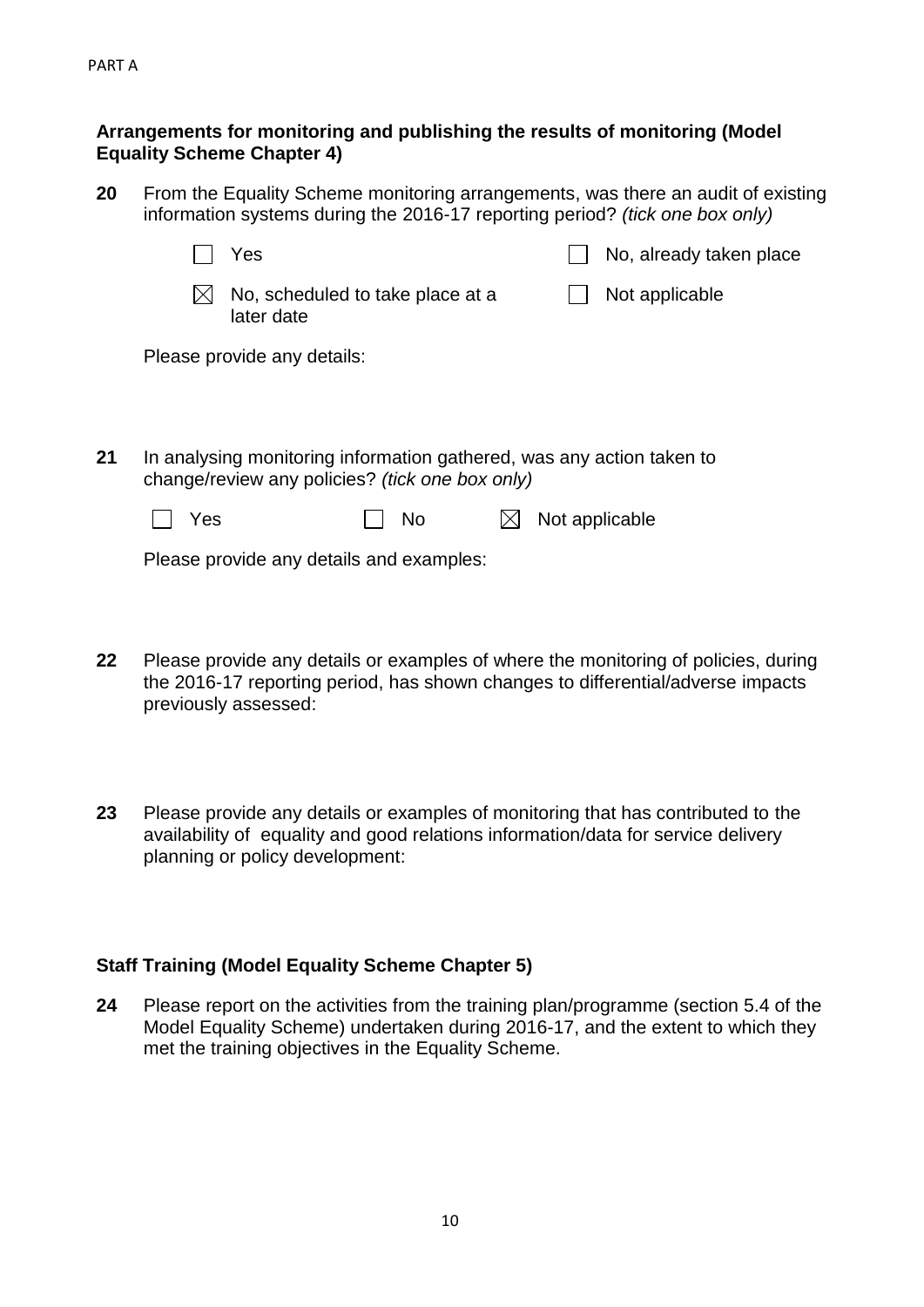**25** Please provide any examples of relevant training shown to have worked well, in that participants have achieved the necessary skills and knowledge to achieve the stated objectives:

#### **Public Access to Information and Services (Model Equality Scheme Chapter 6)**

**26** Please list **any examples** of where monitoring during 2016-17, across all functions, has resulted in action and improvement in relation **to access to information and services**:

#### **Complaints (Model Equality Scheme Chapter 8)**

**27** How many complaints **in relation to the Equality Scheme** have been received during 2016-17?

Insert number here:

|--|

Please provide any details of each complaint raised and outcome:

## **Section 3: Looking Forward**

- **28** Please indicate when the Equality Scheme is due for review:
- **29** Are there areas of the Equality Scheme arrangements (screening/consultation/training) your organisation anticipates will be focused upon in the next reporting period? *(please provide details)*
- **30** In relation to the advice and services that the Commission offers, what **equality and good relations priorities** are anticipated over the next (2016-17) reporting period? *(please tick any that apply)*
	- $\Box$  Employment



 $\boxtimes$  Goods, facilities and services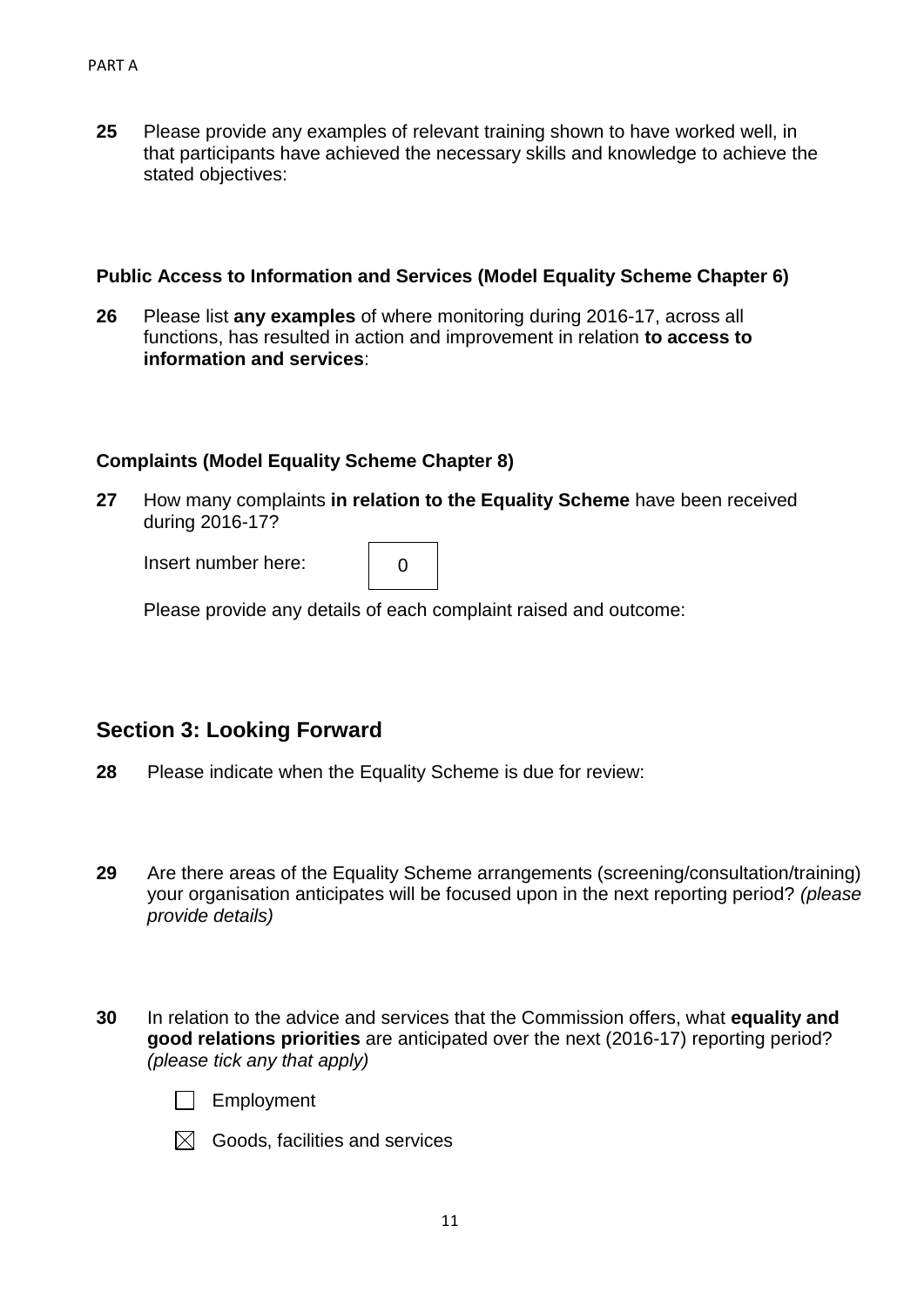- $\Box$  Legislative changes
- Organisational changes/ new functions
- Nothing specific, more of the same
- Other (please state):  $\Box$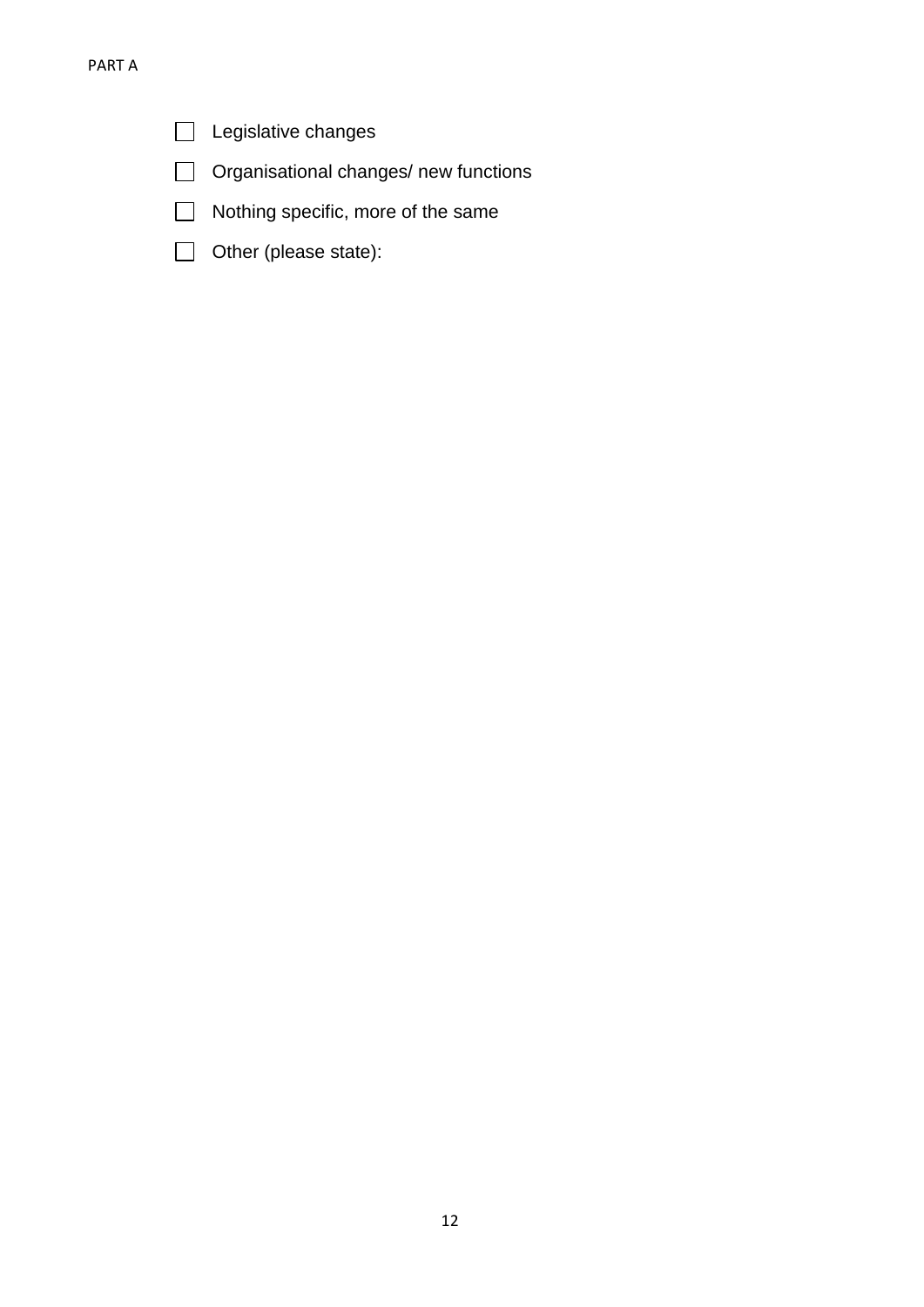## **PART B - Section 49A of the Disability Discrimination Act 1995 (as amended) and Disability Action Plans**

| 1. Number of action measures for this reporting period that have been: |                    |              |  |  |
|------------------------------------------------------------------------|--------------------|--------------|--|--|
|                                                                        |                    |              |  |  |
|                                                                        |                    |              |  |  |
|                                                                        |                    |              |  |  |
| Fully achieved                                                         | Partially achieved | Not achieved |  |  |

2. Please outline below details on all **actions that have been fully achieved** in the reporting period.

2 (a) Please highlight what **public life measures** have been achieved to encourage disabled people to participate in public life at National, Regional and Local levels:

| Level                 | <b>Public Life Action Measures</b> | Outputsi | Outcomes / Impacti                                                     |
|-----------------------|------------------------------------|----------|------------------------------------------------------------------------|
| <b>National</b> iii   |                                    |          |                                                                        |
| Regionaliv            | Tenant Board Member                |          | Contribution to policy making and<br>day to day running of Association |
| $\text{Local}^{\vee}$ |                                    |          |                                                                        |

2(b) What **training action measures** were achieved in this reporting period?

| <b>Training Action Measures</b> | <b>Outputs</b> | Outcome / Impact                                                                   |
|---------------------------------|----------------|------------------------------------------------------------------------------------|
| <b>Welfare Reform Briefing</b>  |                | Equip staff to keep tenants informed of<br>possible implications of welfare reform |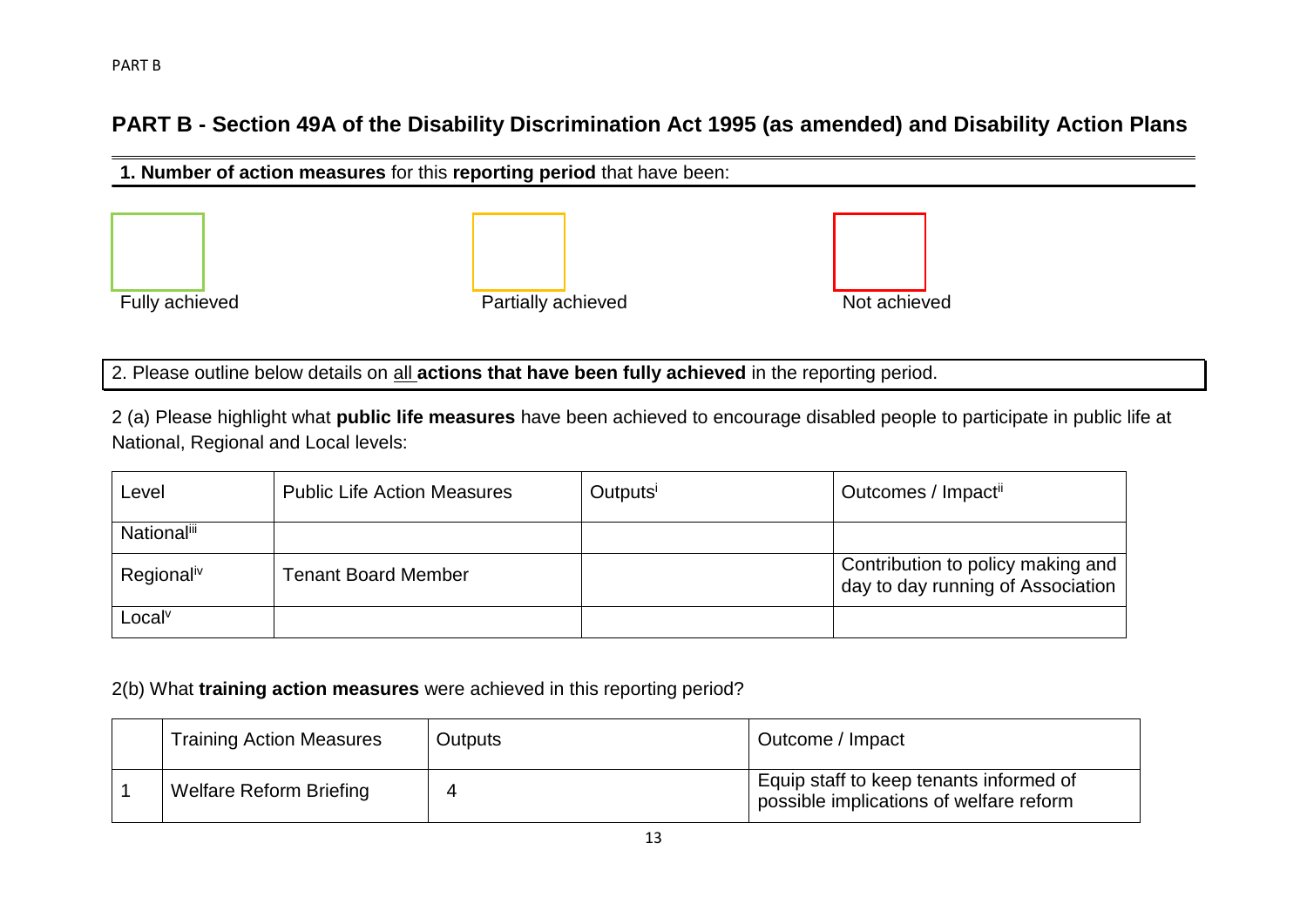|   | First Aid             | 5 | 3 day intense training course on accidents at<br>work                                   |
|---|-----------------------|---|-----------------------------------------------------------------------------------------|
| 3 | Dementia Awareness    |   | Equip staff on how to deal with tenants<br>suffering from dementia                      |
| 4 | Anti-social behaviour | 2 | Train staff on how to respond to tenants who<br>are victims or perpetrators of ASB      |
| 5 | <b>AAT</b>            |   | Accountancy technician level 3                                                          |
| 6 | BCS in housing        |   | 1 staff member completed a BSC in housing                                               |
|   | Equality at work      |   | 1 staff member attended seminar and shared<br>this information with other office staff. |

2(c) What Positive attitudes **action measures** in the area of **Communications** were achieved in this reporting period?

|   | <b>Communications Action</b><br><b>Measures</b> | <b>Outputs</b>                                                                                  | Outcome / Impact                                                                                                           |
|---|-------------------------------------------------|-------------------------------------------------------------------------------------------------|----------------------------------------------------------------------------------------------------------------------------|
|   | Website                                         | Development of website to provide<br>access to information and services<br><b>WSCHA</b> provide | To enable more tenants/residents to become<br>aware of services offered by WSCHA                                           |
| 2 | <b>Tenants Newsletter</b>                       | $\overline{4}$                                                                                  | To facilitate tenants/residents in receiving<br>information on repairs/welfare reform/day to<br>day running of association |
| 3 | <b>Tenant information leaflets</b>              |                                                                                                 | Provide information to tenants on a range on<br>topics                                                                     |

2 (d) What action measures were achieved to '**encourage others'** to promote the two duties: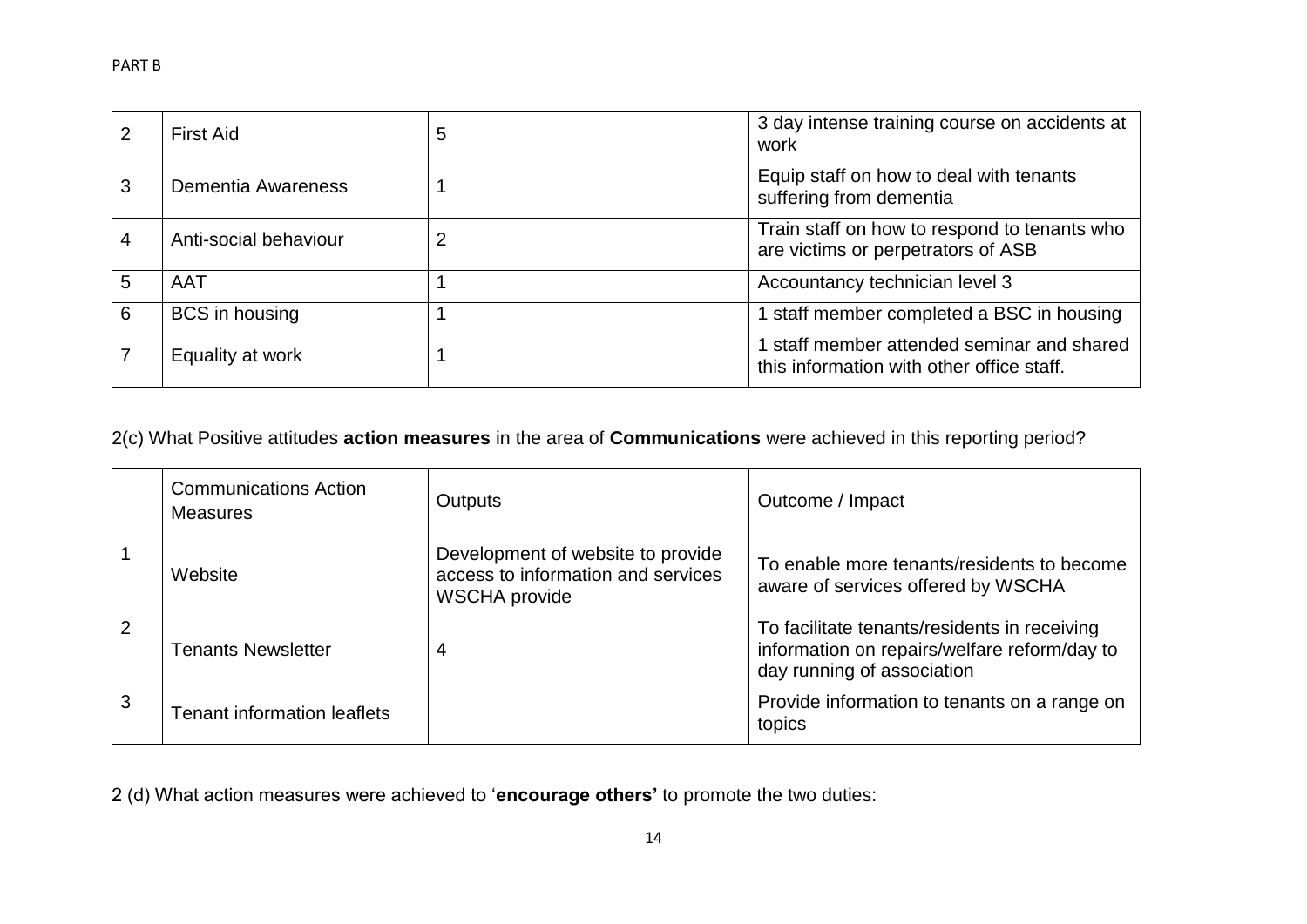| Encourage others Action | Outputs | Outcome / Impact |
|-------------------------|---------|------------------|
| <b>Measures</b>         |         |                  |
|                         |         |                  |
|                         |         |                  |
|                         |         |                  |
|                         |         |                  |

2 (e) Please outline **any additional action measures** that were fully achieved other than those listed in the tables above:

|                | Action Measures fully implemented<br>(other than Training and specific public<br>life measures) | Outputs                                                         | Outcomes / Impact                                    |
|----------------|-------------------------------------------------------------------------------------------------|-----------------------------------------------------------------|------------------------------------------------------|
|                |                                                                                                 | Grab rails 8                                                    |                                                      |
|                |                                                                                                 | Level access showers including step<br>in showers 5             |                                                      |
|                | Adaptations to properties                                                                       | Replaced wash hand basin/kitchen<br>sink taps with lever taps 2 | Homes adapted to suit needs of<br>tenants/residents. |
|                |                                                                                                 | Fitted separate ground floor toilet 1                           | To assist with independent living.                   |
|                |                                                                                                 | Replaced standard electric sockets<br>with enlarged switches 1  |                                                      |
|                |                                                                                                 | Installed stair lift 1                                          |                                                      |
| $\overline{2}$ |                                                                                                 |                                                                 |                                                      |
|                |                                                                                                 |                                                                 |                                                      |

3. Please outline what action measures have been **partly achieved** as follows: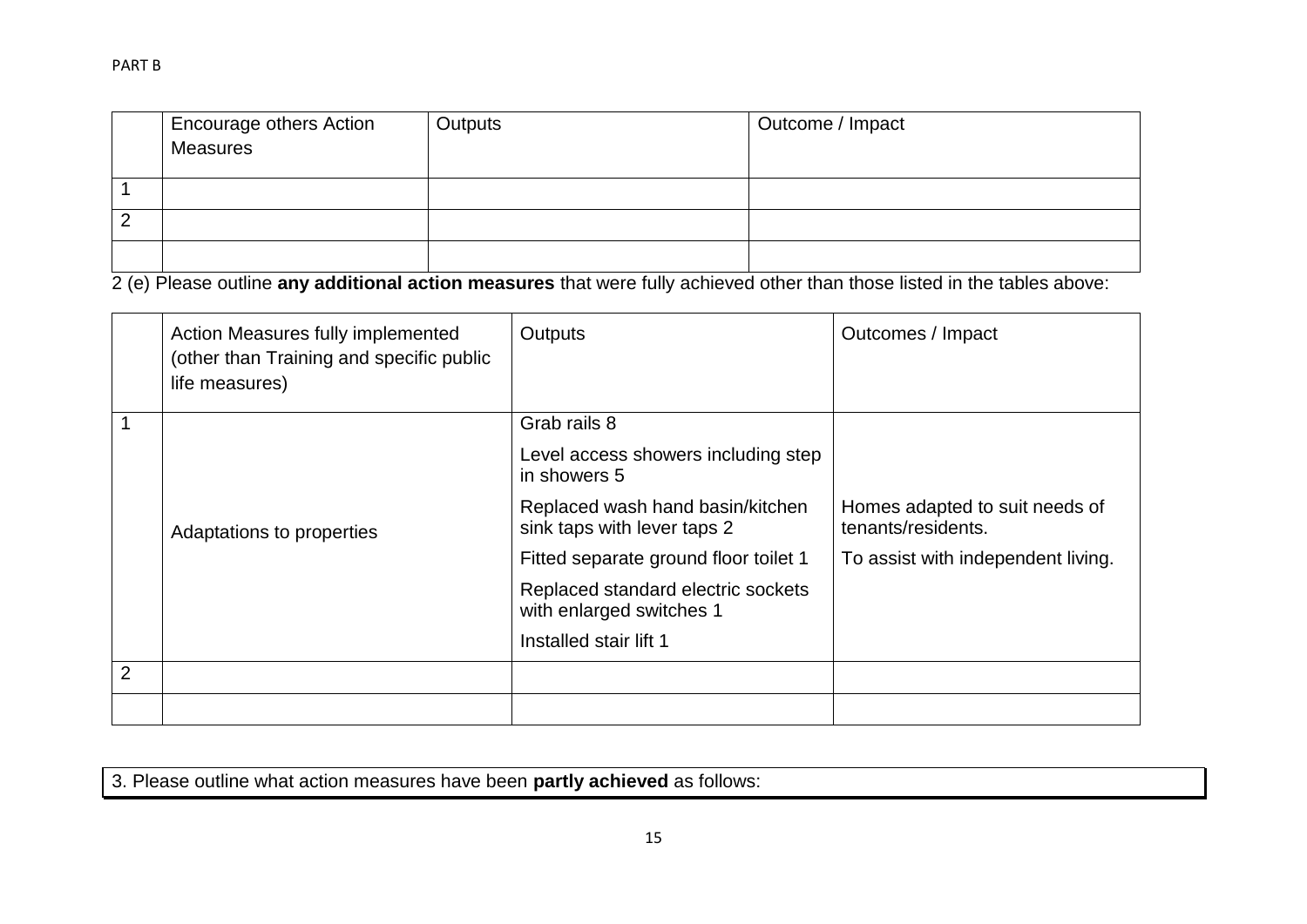#### PART B

| Action Measures partly achieved | Milestonesvi / Outputs | Outcomes/Impacts | Reasons not fully<br>achieved |
|---------------------------------|------------------------|------------------|-------------------------------|
|                                 |                        |                  |                               |
|                                 |                        |                  |                               |
|                                 |                        |                  |                               |

4. Please outline what action measures **have not been achieved** and the reasons why.

| Action Measures not met | Reasons |
|-------------------------|---------|
|                         |         |
|                         |         |
|                         |         |

5. What **monitoring tools** have been put in place to evaluate the degree to which actions have been effective / develop new opportunities for action?

(a) Qualitative

(b) Quantitative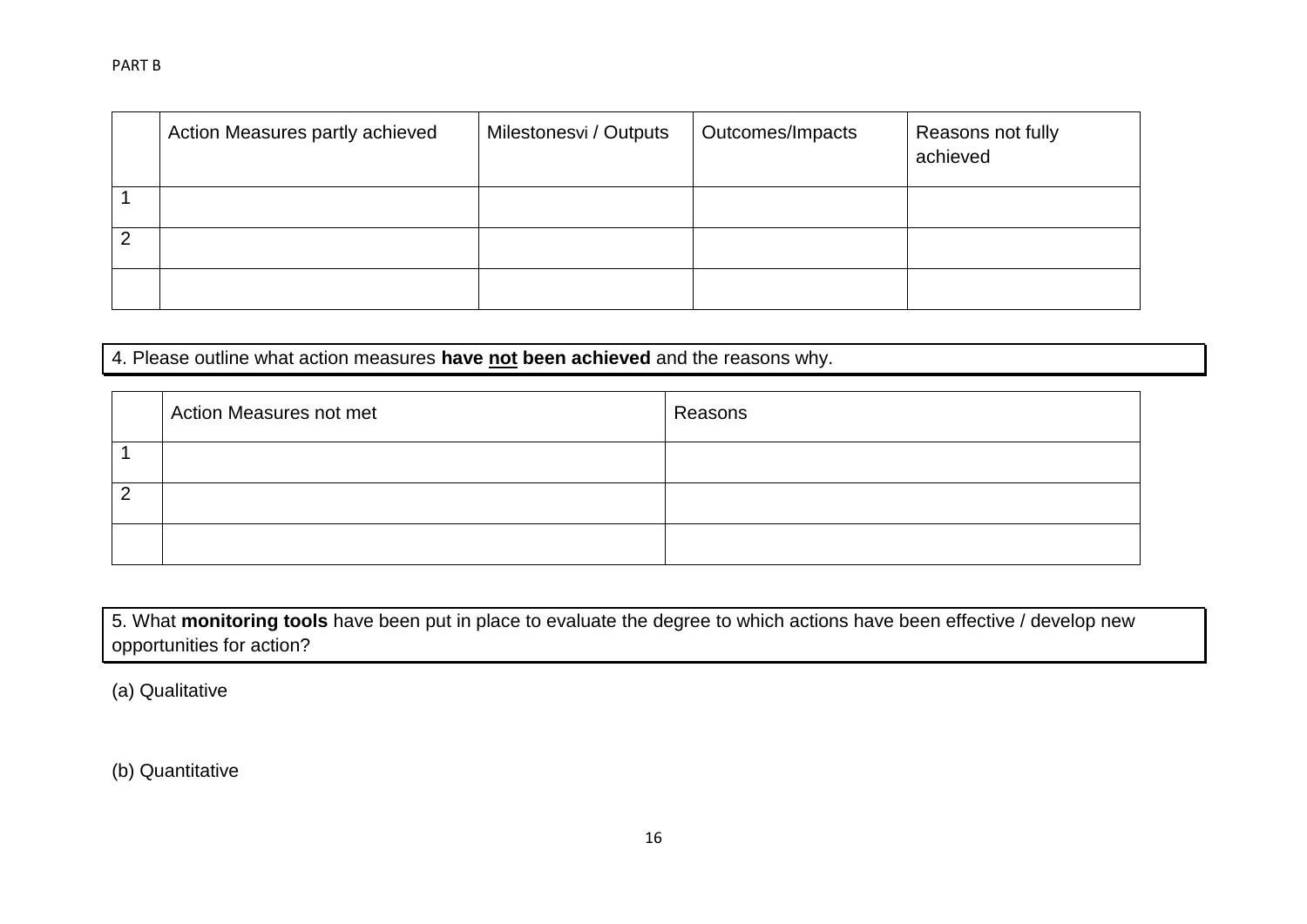6. As a result of monitoring progress against actions has your organisation either:

- made any **revisions** to your plan during the reporting period or
- taken any **additional steps** to meet the disability duties which were **not outlined in your original** disability action plan / any other changes?

Please select

If yes please outline below:

|   | <b>Revised/Additional Action Measures</b> | Performance Indicator | Timescale |
|---|-------------------------------------------|-----------------------|-----------|
|   |                                           |                       |           |
| റ |                                           |                       |           |
| 3 |                                           |                       |           |
| 4 |                                           |                       |           |
| 5 |                                           |                       |           |

7. Do you intend to make any further **revisions to your plan** in light of your organisation's annual review of the plan? If so, please outline proposed changes?